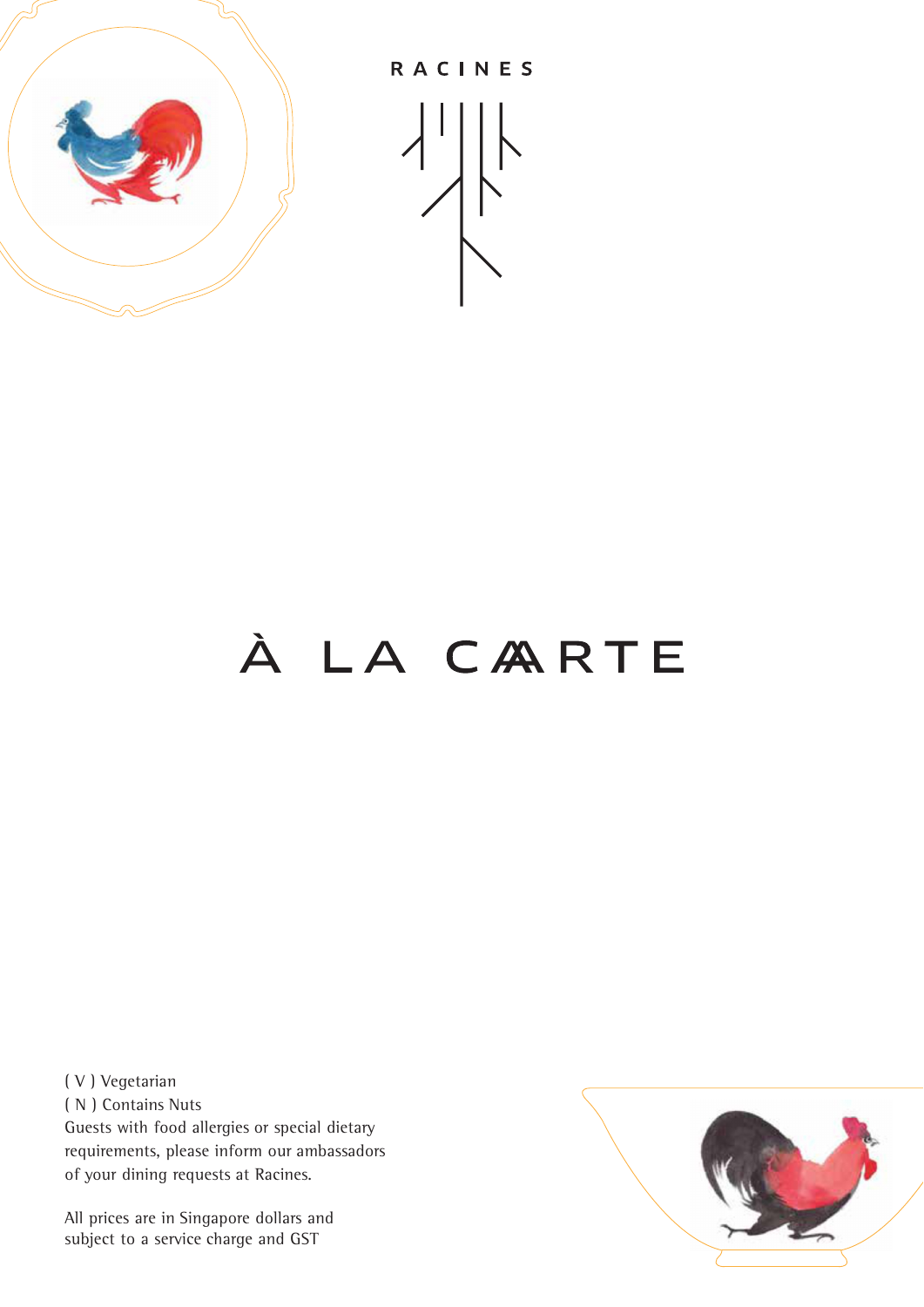## **E N T R É E S**

**Szechuan-style Locally Farmed Frog Legs | \$26** Wok-tossed with Leeks, Szechuan Peppercorns, Dried Red Chilli and Chinese Wine

> **Lobster Bisque | \$26** with Seafood Ragout and Ikura

**Pan-seared Foie Gras | \$26** with Roasted Apricot, Berry Vierge and Brioche

**Tuna Carpaccio | \$24** with Yuzu Ponzu Vinaigrette, Wasabi Aioli and Sesame Daikon

**Crabe | \$24** Crab Mayonnaise, Tzaziki Dressing and Espelette Tartine Soldier

**Locally-farmed Mesclun Salad ( V | N ) | \$22** with Avocado, Pear Confit, Walnut Dressing and Focaccia

**Carpaccio Sea Scallops | \$28** with Hot Mushrooms and Seaweed Consommé, Baby Vegetables and Salmon Caviar

> **Hot Oyster Rockefeller| \$33** 6 pieces served with Christmas Wine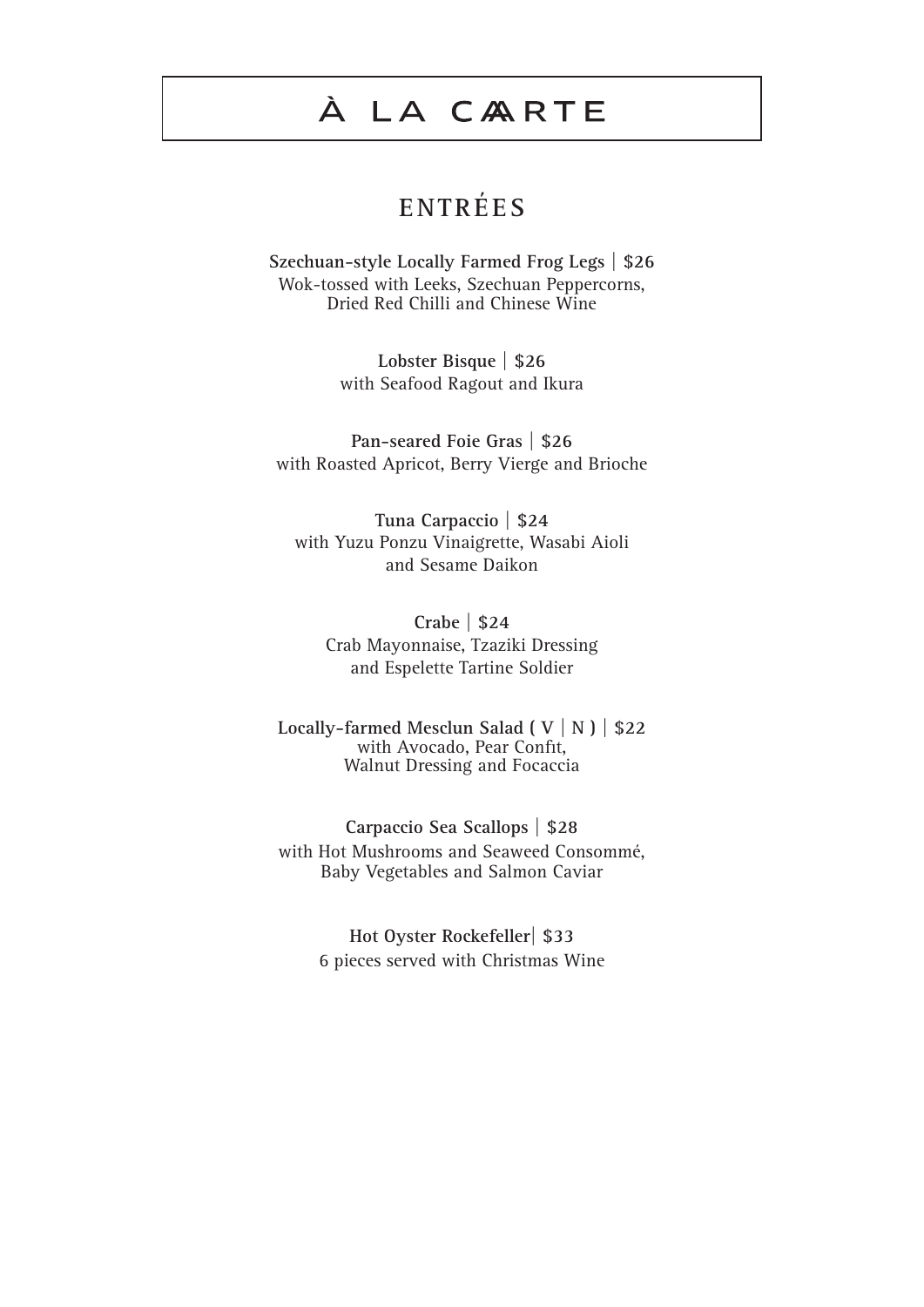#### **M A IN C O U R S E**

**Beef Pithivier | \$68** Char-grilled Beef Tenderloin with Truffle Mushroom Paste, Puff Pastry and Foie Gras Jus

**Braised Wagyu Beef Cheek | \$48** with Seasonal Vegetables, Truffle Mashed Potatoes and Red Wine Sauce

> **Baked Soy Black Cod | \$48** with Grilled Leeks, Crispy Lotus and Bonito Butter Sauce

**Chargrilled Wagyu Beef Flank | \$48** with Sautéed Wild Mushrooms, Chimichurri and Pearl Onion Confit

**Premium Burger | \$36** Wagyu Beef Patty with Green Peppercorn Sauce. Grated Comté Cheese, Sautéed Mushrooms and Truffle Fries

> **Spelt Risotto ( V ) | \$35** with Kale Pesto, Pine Nuts and Shaved Comté Cheese

**Roasted Tiger Prawns | \$32** with White Ginger, Shallots and Shaoxing Rice Wine

**Sweet & Sour Pork | \$28** Wok-tossed Pork Collar with Tempura Floss, Strawberries and Fragrant Rice

**Hokkien Mee | \$24** Wok-fried Yellow & Rice Noodles with Squid, Prawns, Roasted Pork and Sambal

> **Crab Meat Fried Rice | \$24** with Shredded Crab Meat, Egg and Scallions

**Hainanese Chicken Rice | \$24** with Poached Chicken, Fragrant Chicken Rice, Cabbage Bouillon and Condiments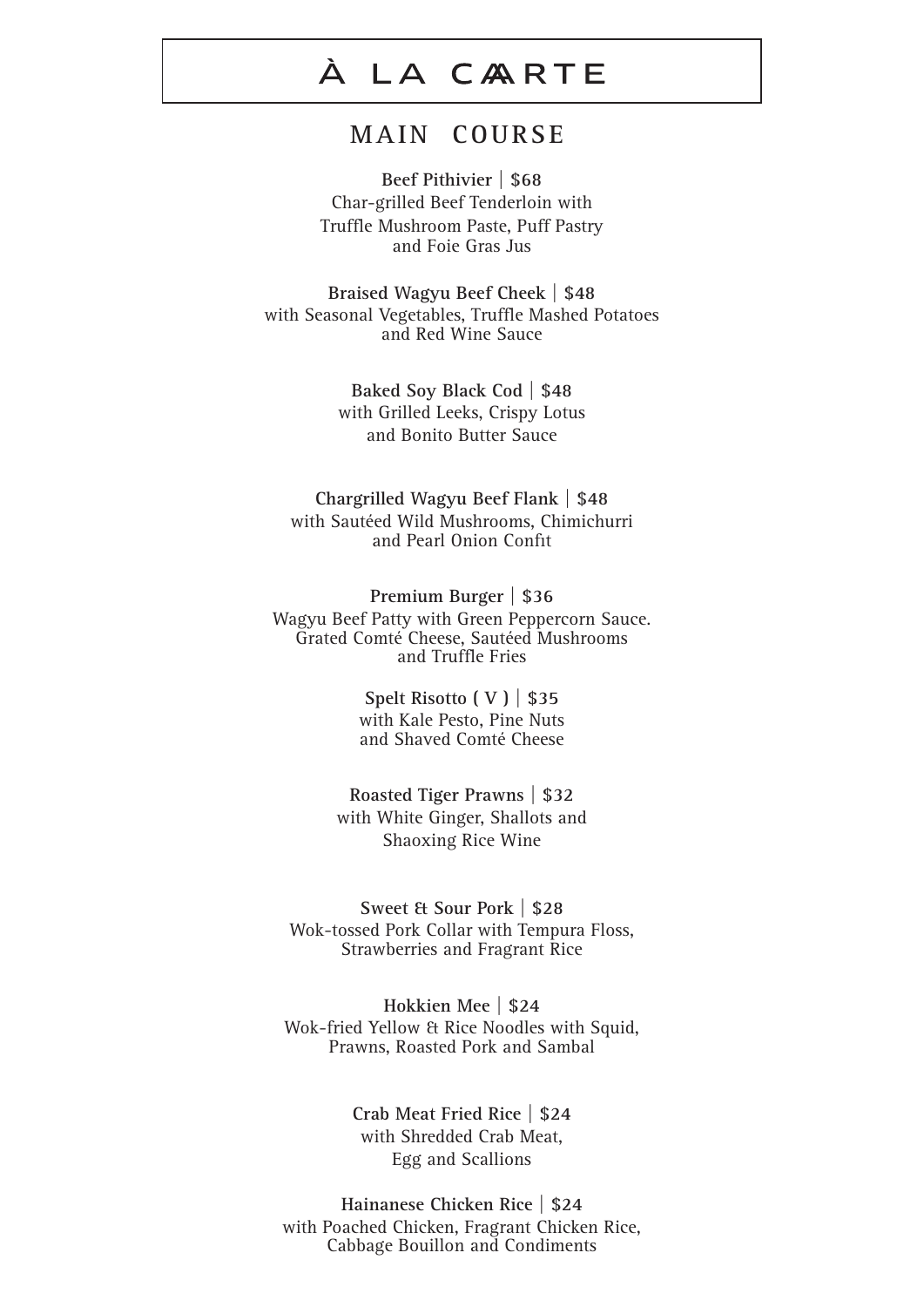### **M A IN C O U R S E**

#### **FROM THE ROTISSERIE**

**Roasted Whole Corn-fed Chicken Set** | \$88 with Beetroot Salad, Roasted Vegetables and French Fries Serves 3-5 persons

**Roasted Half Corn-fed Chicken Set** | \$45 with Feta Salad, Roasted Vegetables and French Fries Serves 2 persons

**Roasted Half Corn-fed Yellow Chicken** | \$25 Add-on Mashed Potato | \$12 Add-on French Fries | \$12

**Club Sandwich | \$26** Toasted Bread, Grilled Pork Bacon, Romaine Lettuce, Avocado and French Fries

> Choice of Filling: Roasted Capon Chicken Smoked Salmon Farmer's Ham Beetroot & Cucumber

**Premium Chicken Burger | \$28** Roated Corn-fed Yellow Chicken with Sautéed Bok Choy, Grated Comté Cheese, Szechuan Aioli and Spicy Fries